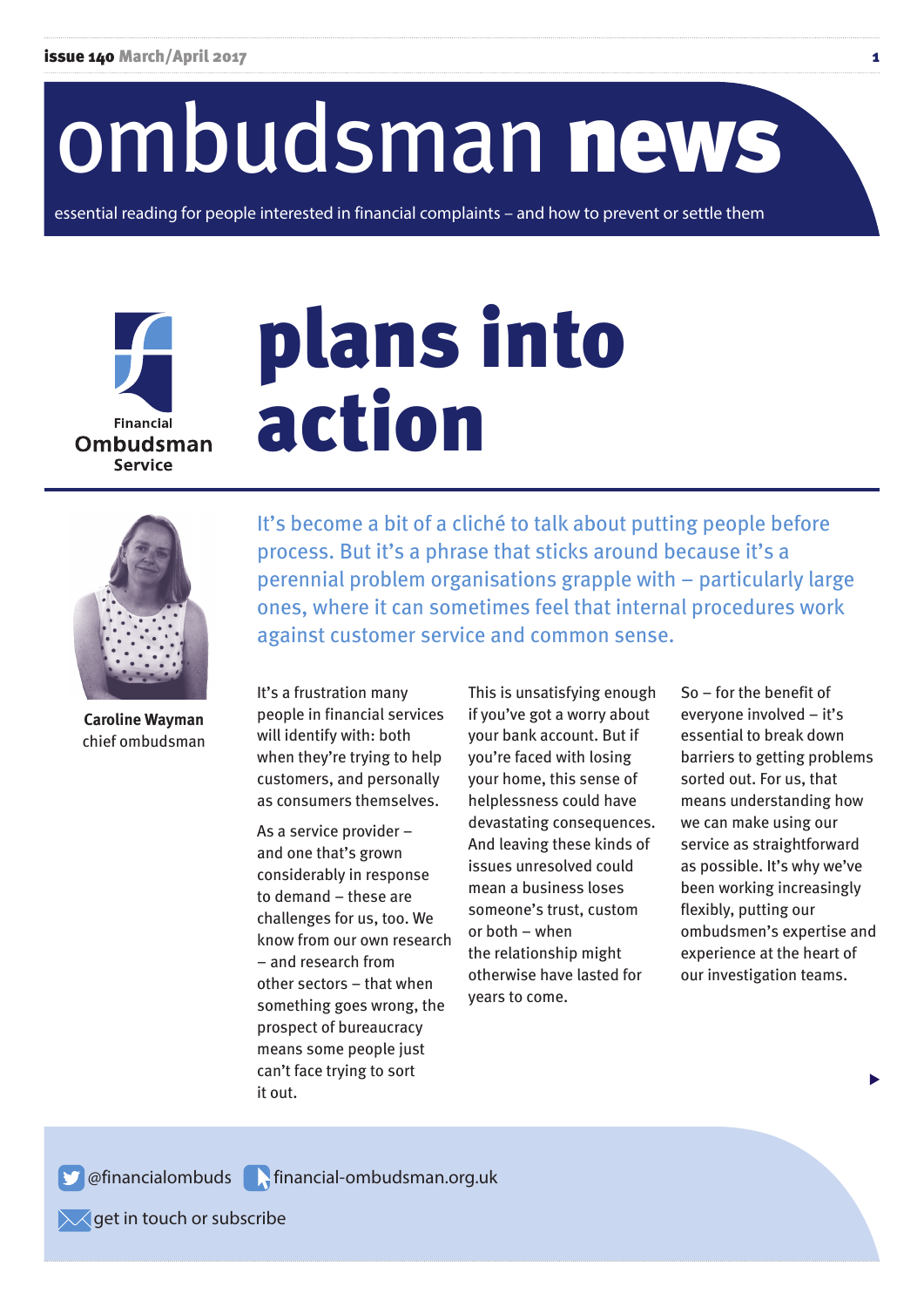Our case studies in this *ombudsman news* help to show this flexibility in action. Of course, fairness is, and always will be, at the centre of our approach. But pace and responsiveness matter too. We're now often able to unravel and resolve problems in a matter of days or even hours. That's good news for someone with concerns about their current account – and potentially life-changing for someone in serious mortgage arrears.

From the feedback we've received from businesses and consumers alike, we know things are going in the right direction. But there's more to be done – and in *[our plans for the](http://www.financial-ombudsman.org.uk/publications/plan-budget.htm) year ahead*, which we published last week, there's more detail about our aims and priorities for the coming months. Whatever challenges 2017/2018 brings, we'll keep up the pace by working together.

Caroline

 $11 - 11 - 11 = 11$ 

*... fairness is, and always will be, at the centre of our approach. But pace and responsiveness matter too.*

#### in this issue

our plans page 3

Q&A page 16

plans into action page 6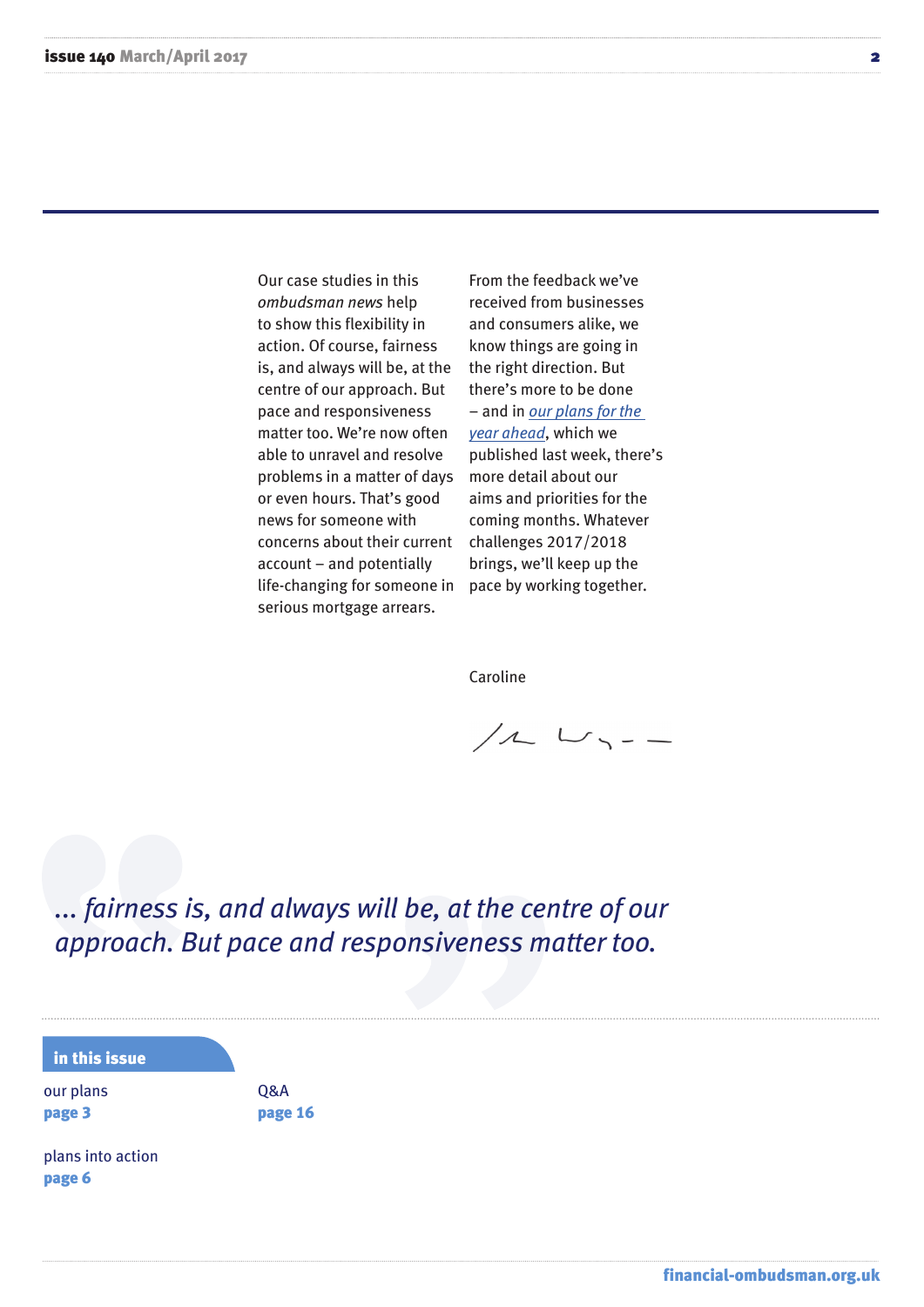#### issue 140 March/April 2017 our plans 3



# **our plans for 2017/2018**

From 14 December 2016 to 31 January 2017, we consulted publicly on our proposed plans and budget for 2017/2018. In response, our stakeholders gave us their perspectives on the challenges we'd identified and on the types and volumes of problems we anticipated that we'd need to be ready to resolve.

Having taken into account all the feedback we received, we've now finalised our plans for the year ahead. We've highlighted some of them here – and there's more detail on our [website](http://www.financial-ombudsman.org.uk/publications/plan-budget.htm)

# our customers our service **pragmatism listening easy to use sustainable timely answers efficient** our reach **problem solversexpertise relevant** eo bit **accessible encouraging fairness**

financial-ombudsman.org.uk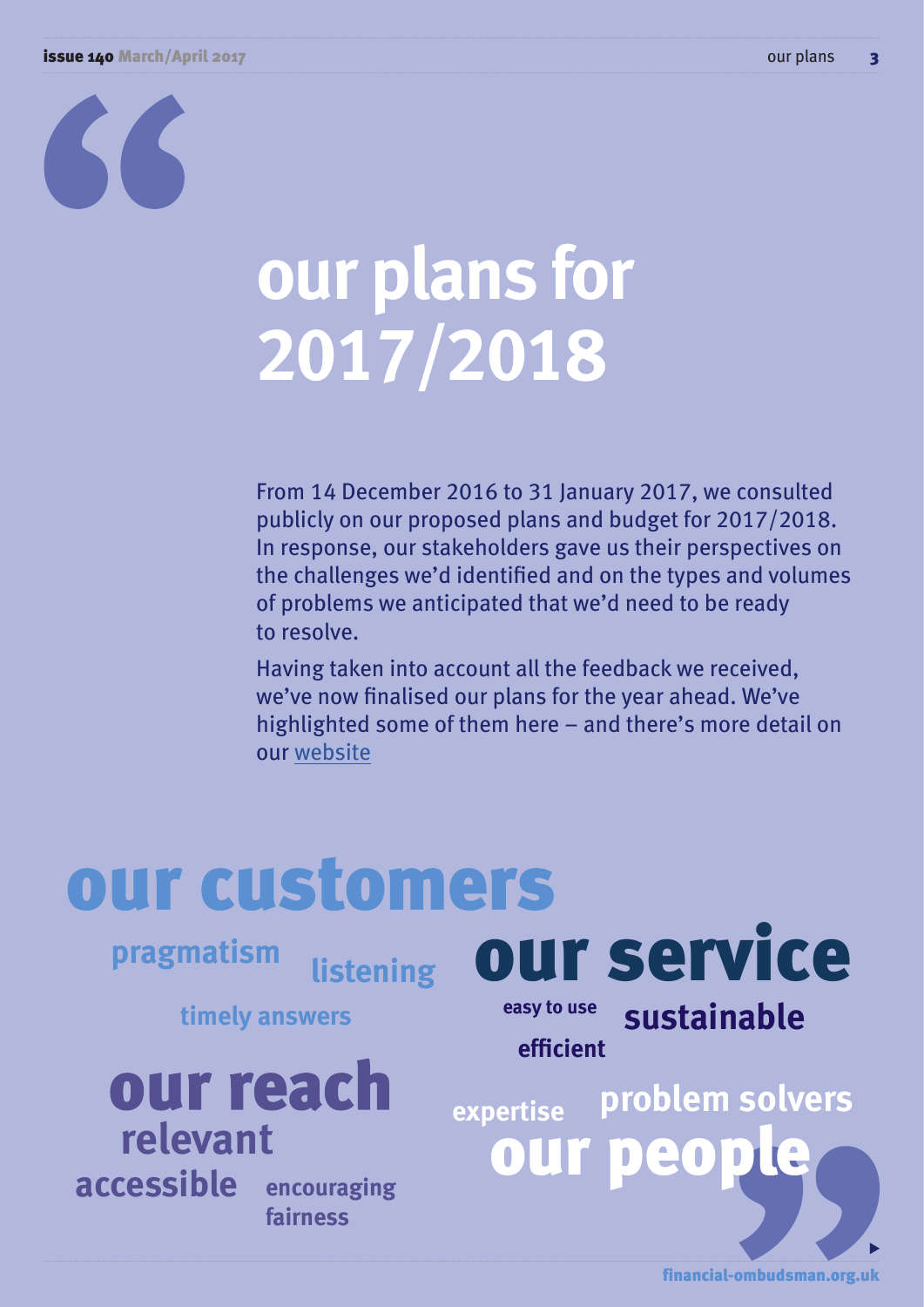# our service

We'll run a service with fairness at its heart – one that's both relevant in a changing world and sustainable into the future. Working flexibly and efficiently, we'll make sure we're easy to use while being mindful of how we're using our resources.



# our customers

We'll earn people's trust by showing we've listened to their perspectives. Working flexibly, we'll combine expert knowledge with common sense and pragmatism – giving timely answers that are fair and feel fair too.

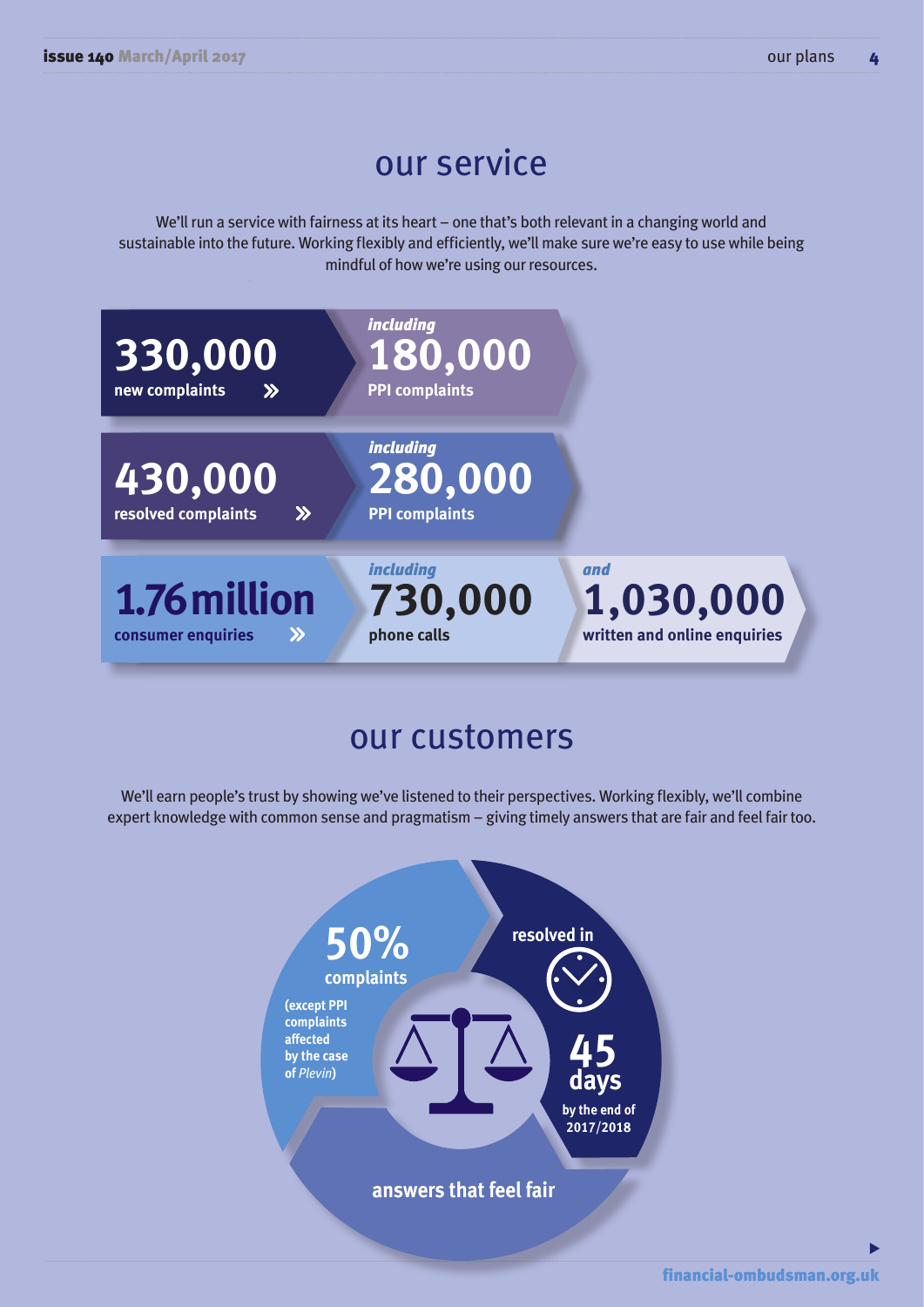# our reach

We want everyone who needs us to know we're here and how we can help – and we'll adapt our service to people's lives and needs. By sharing our insight and experience, we'll help prevent complaints and promote confidence in financial services.

**a tailored, flexible service sharing insight across the UK**





# our people

We're expert problem-solvers who build each other's knowledge and are proud of the difference we make. Being diverse and inclusive gives us different perspectives, which gives us confidence in the fairness of the decisions we make.



## **knowledge at our heart committed to equality and diversity**



**read our action plan**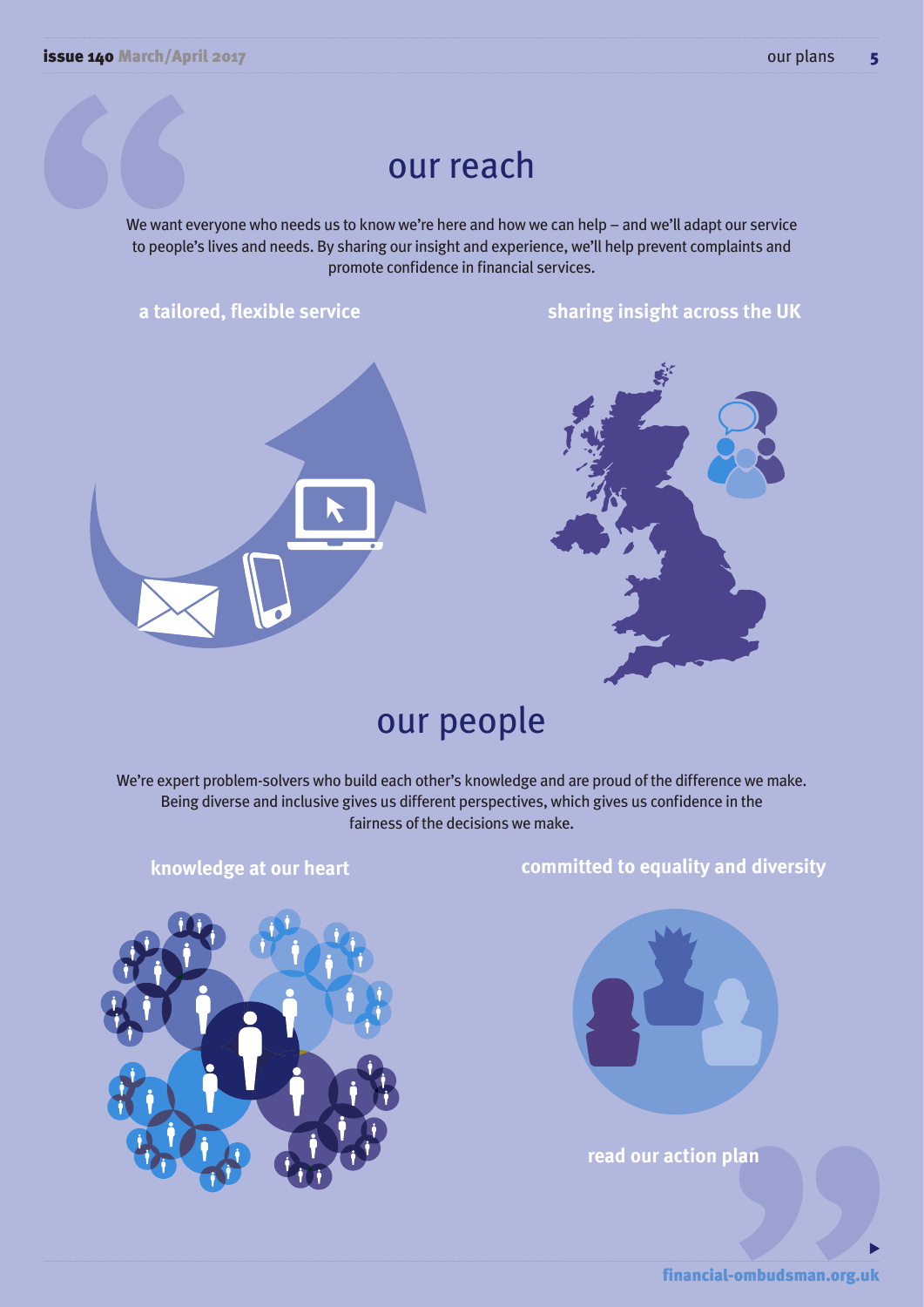# **plans into action**

In *our plans for the year ahead*, we explain how – with our ombudsmen's expertise and experience at the heart of our service – we're resolving the problems people bring to us with greater flexibility and pace, while keeping our focus on fairness. These case studies illustrate how we've helped consumers and businesses sort out and move forward from a range of concerns and complaints – from confusion about bank account switching, to the distress of repossession.

consumer can't get car insurance because of mix-up with chargeback and Cifas

Mr S got in touch with us about problems he was having getting car insurance. He said he'd originally taken out insurance around 18 months previously, and his friend had paid for it with her debit card. But there'd been a mix up. His friend had got confused, hadn't recognised the transaction, and had tried to do a chargeback. And as a result, the insurer had cancelled the policy.

Mr S explained that, although he'd managed to find different insurance at the time, he couldn't find an insurer to cover him this year. He said he'd gone round in circles with his previous insurer and his friend's bank. But he wasn't getting anywhere – and wanted our help.

#### putting things right

It seemed the situation was now urgent. Having spent several weeks trying to sort things out, Mr S would have no insurance within the next week. He lived in a small village and relied heavily on his car. On top of this worry, he'd recently had heart surgery – and was finding dealing with the situation very stressful.

Mr S said that his old insurer had told him he'd need to get confirmation from his friend's bank that her debit card payment was genuine. He and his friend had both tried speaking to the bank, but the bank had said it was nothing to do with them.

We got in touch with Mr S's old insurer to find out more. They confirmed that Mr S's friend had made a chargeback on the payment for his insurance. So they'd cancelled his policy and shared his details with the national fraud database, Cifas – which explained why he couldn't now get insurance. The old insurer said they wanted proof that Mr S's friend's payment hadn't been fraudulent – and only then would they arrange for the Cifas marker to be removed.

Mr S's friend was happy to talk to us. She confirmed she'd wanted to pay for Mr S's insurance, and had accidentally reclaimed it when she hadn't recognised the way the insurer's name had come up on her bank statement. She said she didn't want to speak to her bank again because she'd found it difficult when she'd tried in the past.

We suggested to Mr S's friend that she write directly to Mr S's old insurer to confirm that her payment had been genuine. Within the week, the insurer had removed Mr S's details from the Cifas database and he'd been able to find new car insurance.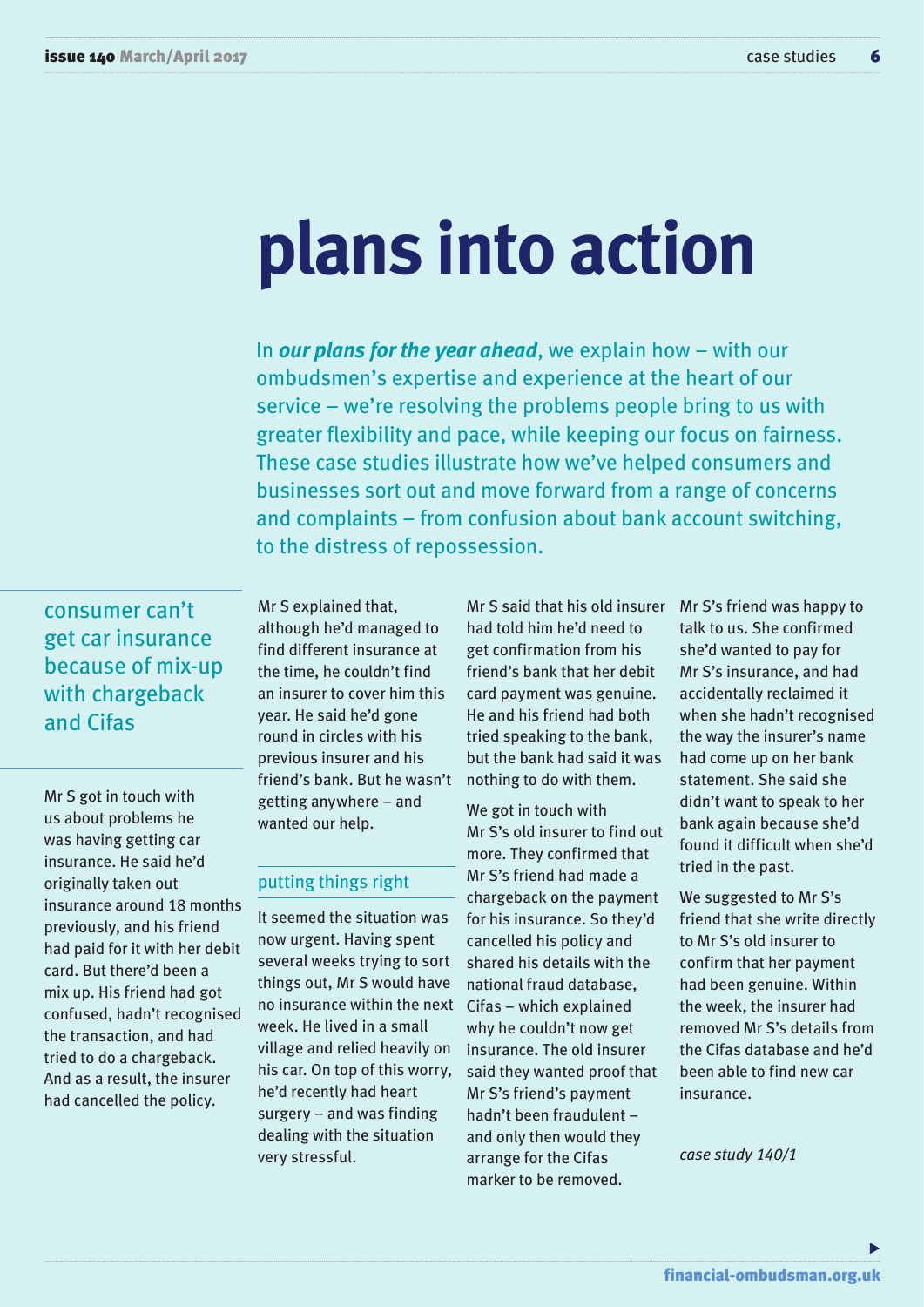## consumer thinks packaged bank account with overdraft was mis-sold

Mr B contacted us about his packaged bank account. He explained that a few years previously, shortly after he'd been made redundant, his bank had phoned him about upgrading his account. At the time, he'd been working in his local pub to tide things over. And as the account would mean he'd get a better interest rate on his overdraft, he'd agreed to it.

But now – looking at the monthly fee, as well as charges he'd run up – Mr B felt he'd lost a lot of money over the years. He'd complained, but his bank had told him they believed the account was the right choice – and that the car breakdown cover it came with would have been useful to him. Mr B now wanted our view.

#### putting things right

We asked Mr B what he remembered from when his account was sold. He explained how desperate he'd felt after losing his job and how difficult his financial circumstances had been. He said all he remembered talking about was the overdraft – and he didn't remember the bank mentioning the car breakdown cover.

We phoned the bank to hear their side. The original sales call was no longer available – which wasn't surprising given the time that had passed. The bank disagreed that the increased overdraft was the only reason for the upgrade. They pointed to Mr B's bank statements, which showed he'd stopped making payments for standalone breakdown cover after he'd upgraded to the account. They said this supported their view that they'd recommended the account because it had breakdown cover, and not just on the basis of the overdraft rate.

We asked Mr B about this. He said the reason he'd let the separate breakdown cover expire was because he couldn't afford it any more. He said he hadn't known his new bank account included breakdown cover – and he hadn't even been using his car because he'd been living within walking distance of work.

We decided – on balance – it was more likely that the account had been recommended to Mr B because of the overdraft rate. To outweigh the cost of the account fees, Mr B would have needed to be constantly near the maximum overdraft limit. And this hadn't been the case.

So overall, we didn't think the bank's recommendation had been right for Mr B. On reflection, the bank agreed he'd have been better off with a free account – and refunded all the packaged account fees he'd paid, with interest.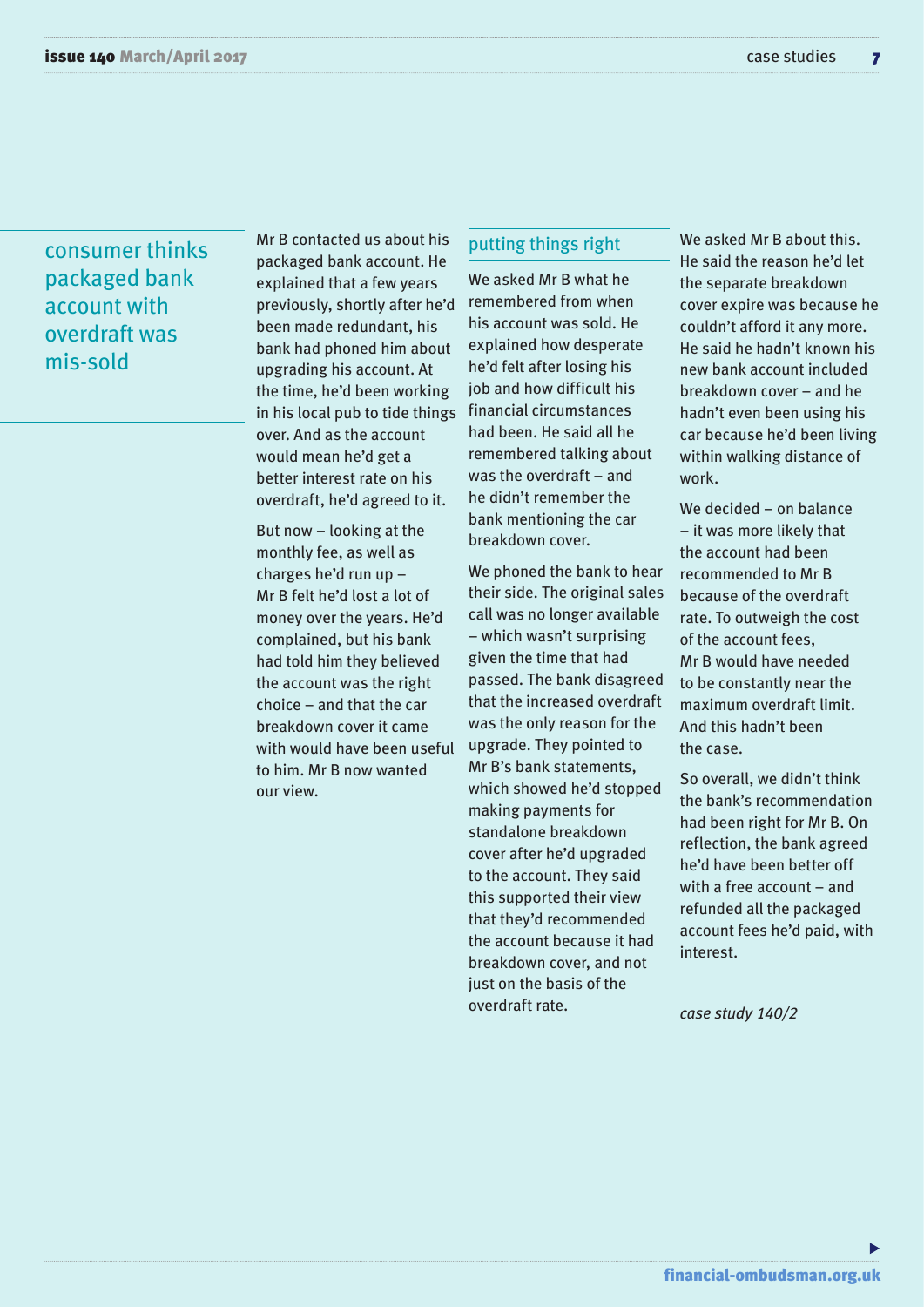## consumer pays twice for car insurance following auto-renewal

Mr M phoned us after discovering his car insurer had renewed his policy. He'd already taken out insurance with a different company, so was now paying for two different policies for the same car. He said he hadn't been told his policy would auto-renew and wanted us to get his money back.

#### putting things right

Mr M hadn't yet contacted the insurer, but they'd already given us consent to get involved in complaints early on. When we got in touch with them, they said they'd no record of Mr M asking to cancel his policy.

We explained that we'd need to check it had been clear to Mr M that his policy would renew automatically. So we asked the insurer to send us the policy documents – as well as records of the contact they'd had with Mr M. In the meantime, Mr M emailed us details of the new policy he'd taken out with a different insurer.

We could see the policy documents clearly said the insurance would automatically renew. And the insurer's records showed that they'd emailed Mr M to remind him. There was also no evidence that Mr M had tried to cancel the policy. He'd phoned the insurer a few months beforehand, but the records showed this call was about adding another driver. On the other hand, it was clear from the fact Mr M had taken out new insurance that he hadn't realised what had happened.

We explained to Mr M that, given what we'd seen, we didn't think the insurer had acted unfairly. But in the circumstances, the insurer said they'd refund his renewal premium, less a cancellation fee. Mr M agreed to this and said he was happy to have the problem resolved so quickly.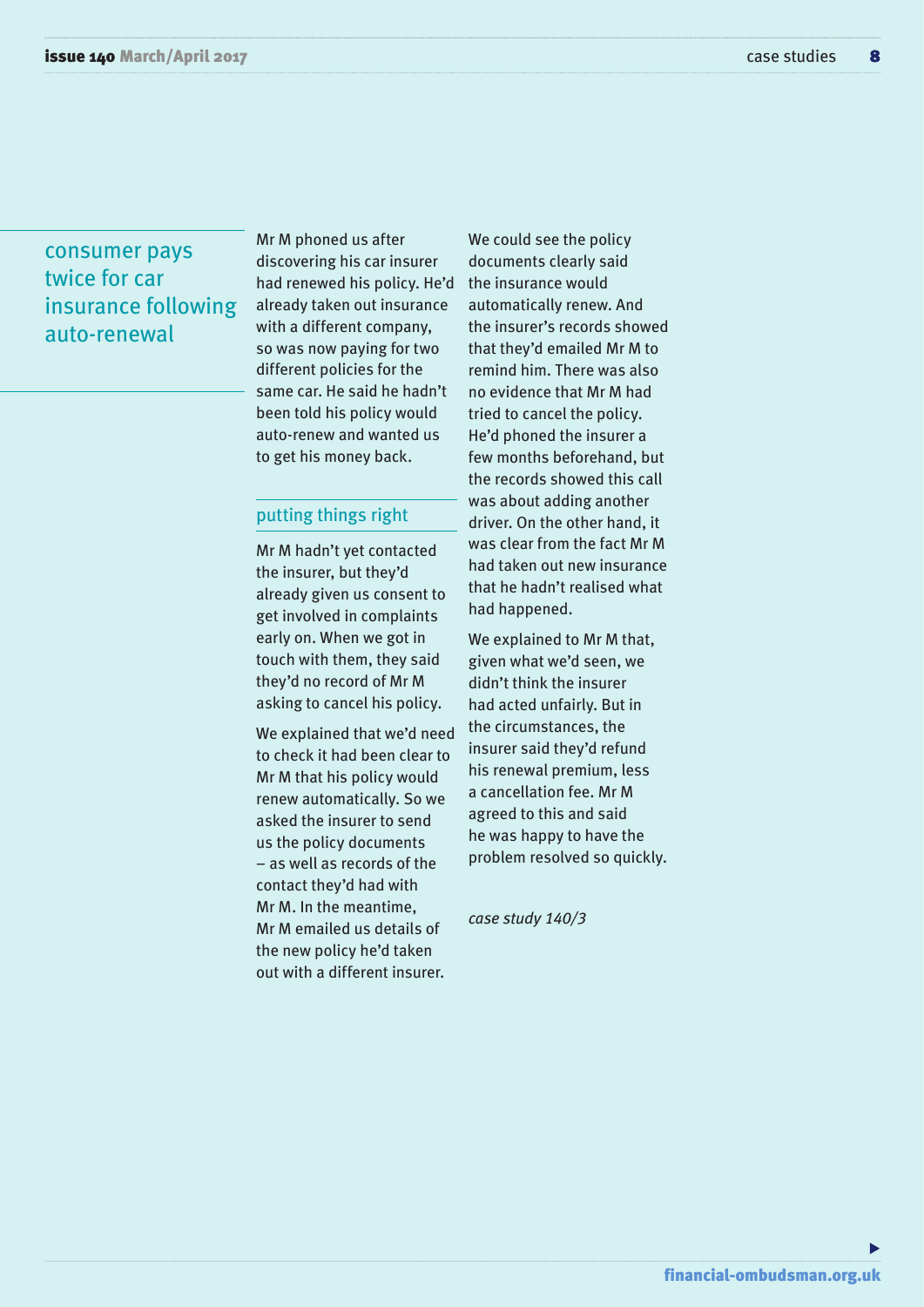### consumers can't extend interest-only mortgage and face repossession

Mr and Mrs T told us they were having trouble with their interest-only mortgage. Their term had ended and they'd asked to extend it by five years. But their lender wouldn't agree, even though they'd put forward a plan for paying off the balance.

The lender had already told Mr and Mrs T their house needed to be sold – and they'd already begun to take legal action. Distressed and frustrated, Mr and Mrs T didn't know what to do next.

#### putting things right

We carefully considered both sides' positions. Mr and Mrs T had explained they'd be able to pay off their mortgage with their pensions. For their part, the lender wasn't saying they thought this suggestion was unaffordable. But they'd decided to enforce their endof-term policy, which they said didn't accommodate what Mr and Mrs T had put forward.

We told the lender we weren't satisfied they were treating Mr and Mrs T fairly – or thinking about their individual circumstances. In our view, the couple's repayment suggestion seemed credible – and the lender hadn't considered any option but the sale of the house.

After we'd explained this, the lender said they'd changed their mind. They said they'd stop their legal action and would extend the mortgage term for five years – with Mr and Mrs T paying off the capital and the interest, rather than the interest alone. Mr and Mrs T were happy to agree – saying they were relieved their home was safe and that they could move forward with their lives.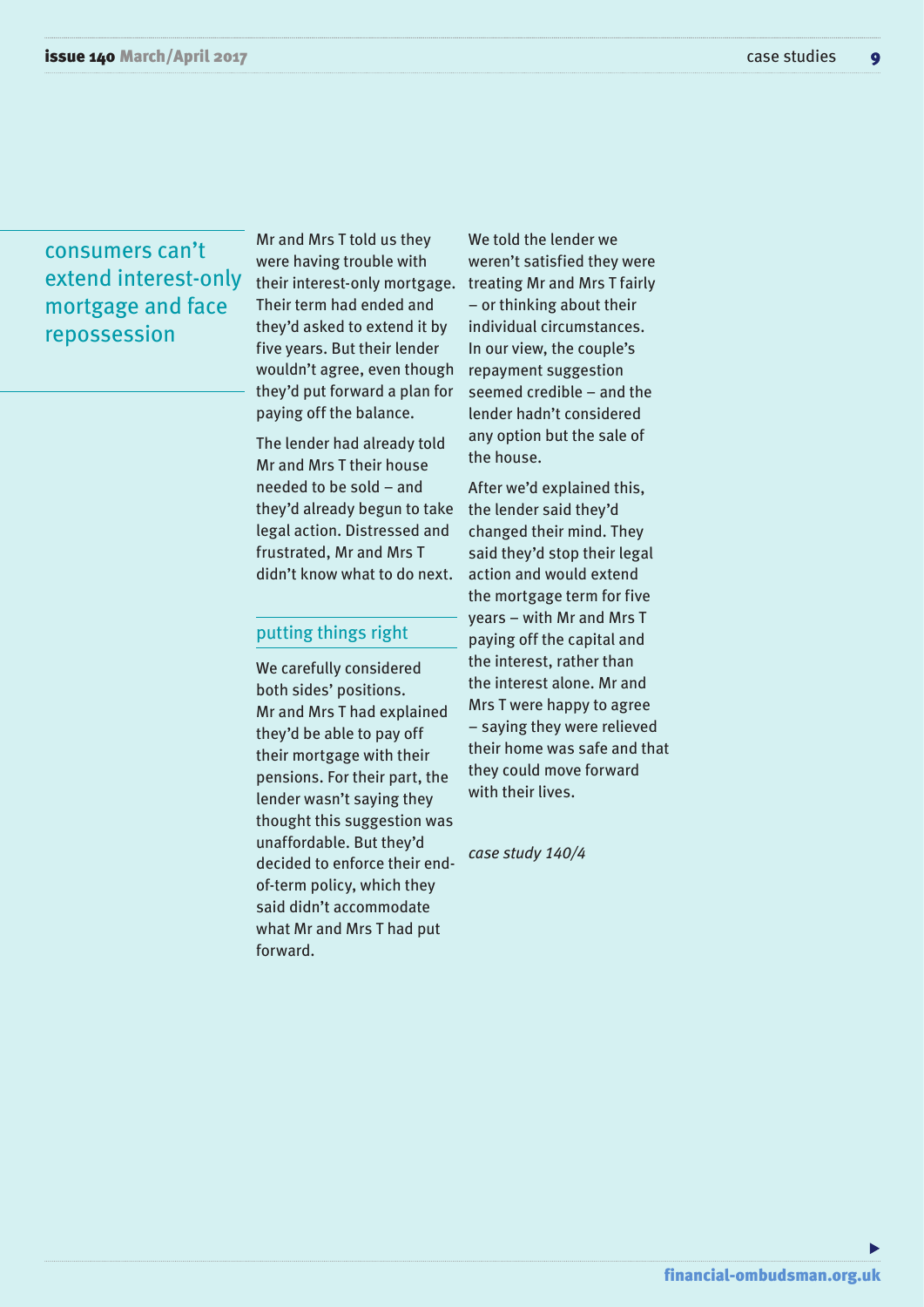consumer with terminal cancer says his life assurance won't pay off his mortgage

A cancer charity contacted us about Mr C, who'd been given just a few weeks to live. He was very worried that his wife, Mrs C, would struggle to afford their mortgage repayments and would lose their home after he died.

The charity explained that Mr C had checked his life assurance arrangements. He'd been told by his provider that his cover wasn't guaranteed to pay off his mortgage balance, because he didn't have "decreasing term" assurance. Mr C felt he'd been sold useless cover – and the charity wanted our view.

#### putting things right

It was clearly an extremely distressing time for both Mr and Mrs  $C$  – and they needed an answer urgently. Although the life assurance provider hadn't looked into Mr C's concerns, they said we could start looking at things straight away. And they quickly sent over some information from financial planning meetings they'd had with Mr C in the past.

Looking at these records, we saw Mr C had been offered decreasing term assurance for his mortgage on three previous occasions. *case study 140/5*But he'd turned it down, saying he had enough other cover in place. The provider explained that Mr C had three other life policies – and that he was still repaying a personal loan to another part of their business group.

The provider sent us records showing the value of Mr C's other policies. And, having reviewed these, we confirmed to the charity that there'd be enough to pay off Mr C's mortgage balance. We also got in touch with the loan company to explain Mr C's situation – and they offered to write off the outstanding balance, so he had one less thing to worry about.

Mr C told us it was a huge relief to know Mrs C would be financially secure.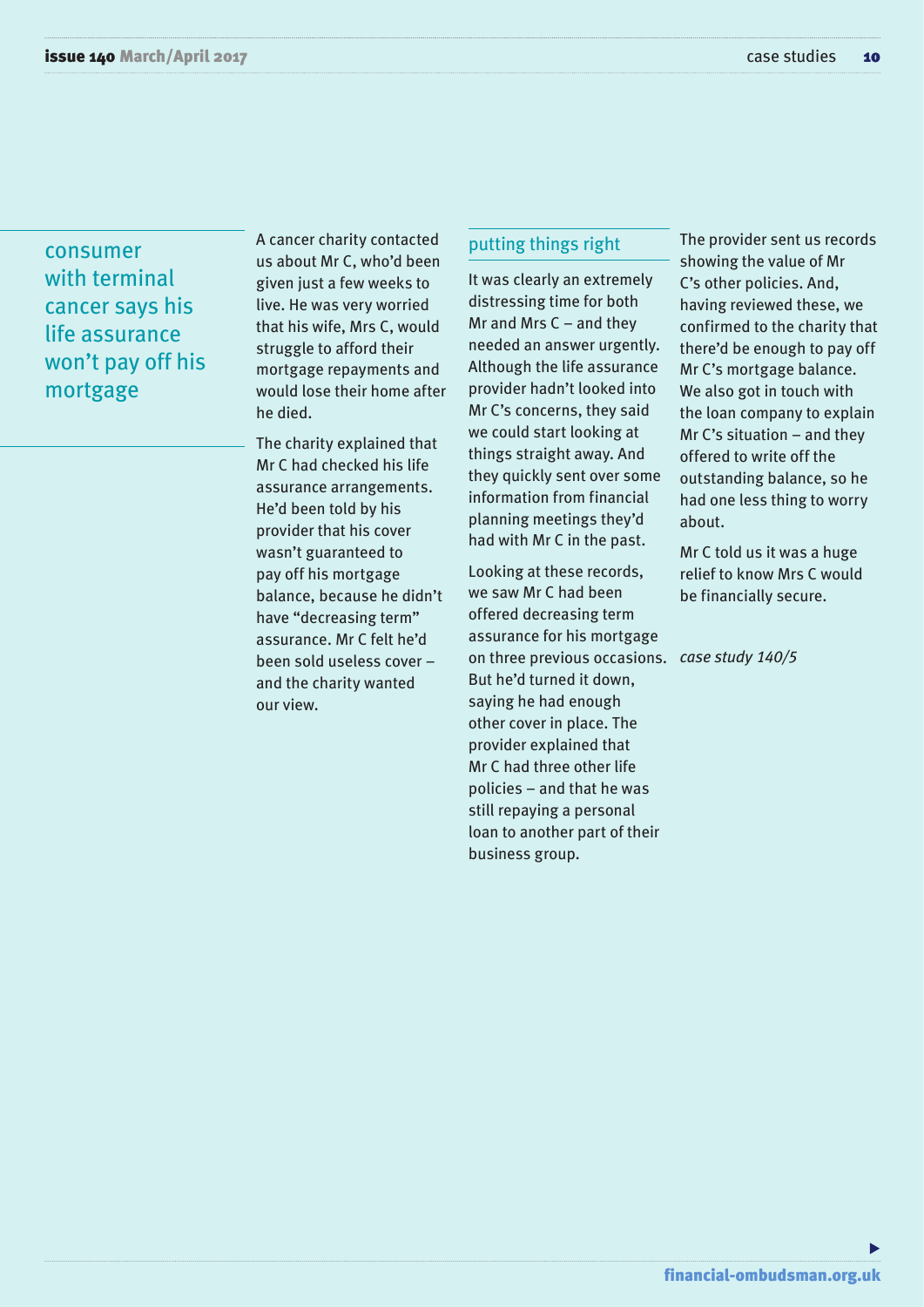## consumer with cancer can't move back home following flood damage and insurance claim

Mrs Q contacted us on behalf of her father, Mr B. She explained that Mr B had been in hospital receiving treatment for cancer when his home had flooded, causing extensive damage. He'd successfully claimed on his home insurance – and the insurer had arranged for a specialist company to dry everything out with dehumidifiers and carry out repairs.

Mrs Q said that, once the specialist company had said they'd finished, she'd visited the house to check it over. She'd phoned the insurers to let them know the floor was still wet. But after some delay, the insurer had told her that, because Mr B's floor hadn't had dampproofing installed before the flooding, it wasn't their responsibility to repair it.

Mrs Q didn't think this was fair – and asked if we could help sort things out. She said her father had been living in temporary accommodation since coming out of hospital, and wanted to be back at home so his family could care for him there.

#### putting things right

We asked the insurer how they'd reached their decision. They said paying for damp proofing would put Mr B in a better position than he'd been in before the flood damage. So they didn't think it was fair to expect them to cover it.

We explained to the insurer that they had a responsibility to put in place lasting repairs. It seemed the alternative to fitting damp-proofing was to repeatedly dry out Mr B's house. And the insurer agreed this wasn't practical, as the dehumidifiers would need to run for eight hours a day.

The insurer told us that, on reflection, paying for damp proofing as part of the claim would be the best way to settle it – ensuring that continuous repairs wouldn't be needed into the future. They also accepted that prolonging the claim for longer than necessary had caused significant distress to Mr B and his family. So they offered £500 to recognise this.

We let Mr B and Mrs Q know that the insurer wanted to put things right for them – and that we thought their suggestion was fair. Mr B was happy to accept and relieved to be moving back home.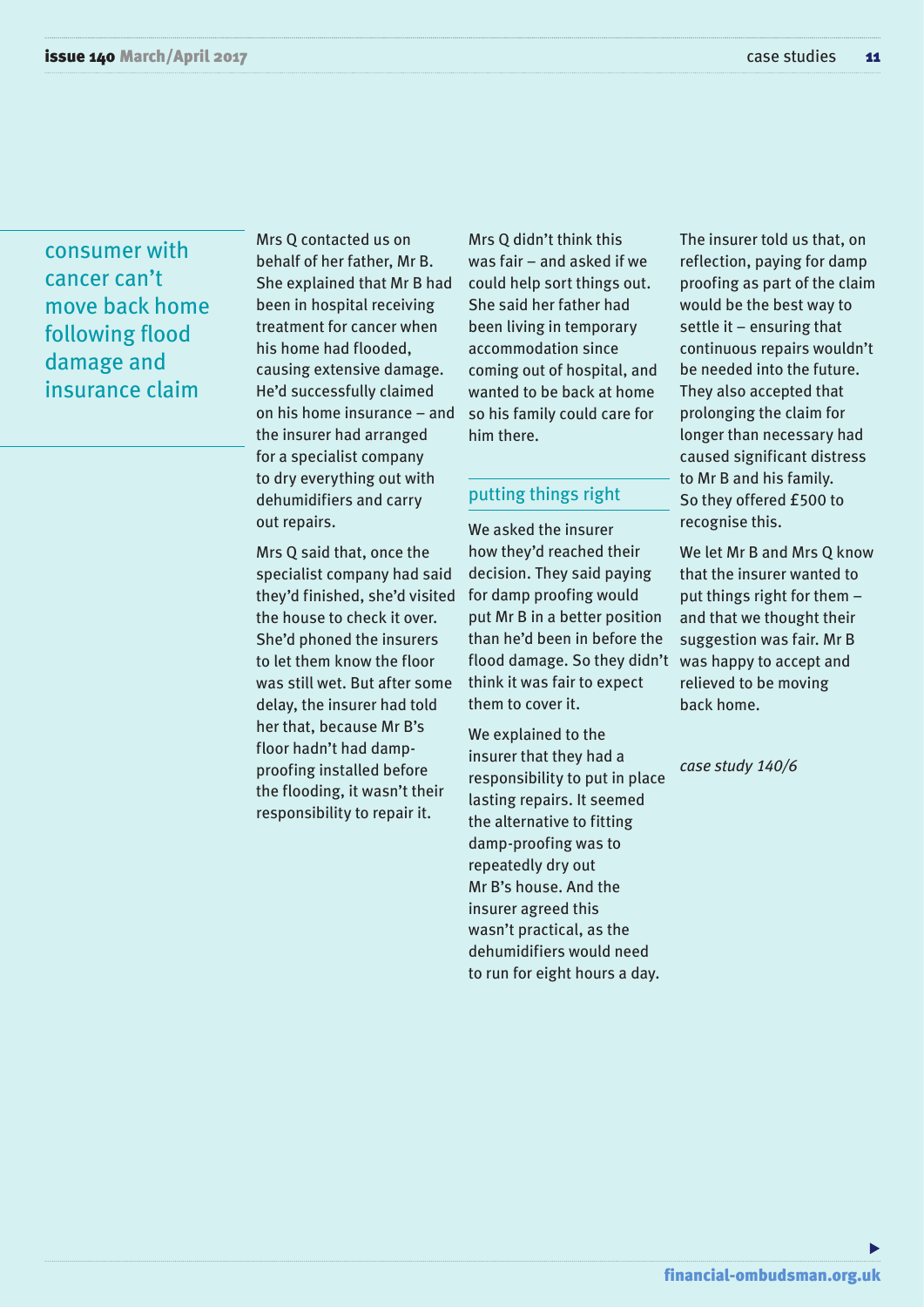### consumer can't afford repairs to hire-purchase car

Mr D phoned us after having repeated trouble with his car. He said it had begun to have engine problems eight months after he'd bought it on hire purchase. He'd been told by the garage that it needed a replacement engine. So he'd contacted the lender to see if they'd cover the cost.

The lender had told Mr D that they wouldn't pay for the engine, but they'd add the amount to Mr D's borrowing – so he could pay it off over time. Mr D said he hadn't been happy with this, but had agreed because he'd needed a working car.

A couple of months later, Mr D was still having trouble. The garage was now saying a different component was at fault. And the lender was giving the same response about paying for it.

Mr D told us he didn't want to take on any more debt – and was very unhappy to be paying each month for a car he couldn't drive. He asked if we could help.

#### putting things right

We got in touch with the lender to hear their side. They said they'd already given Mr D their final response on the complaint. They didn't think the faults had been there when he bought the car, so they weren't liable for repairs or replacement of the parts.

The lender sent us some of the evidence they'd used to make their decision. We could see that the car had passed an MOT shortly before Mr D bought it. And it looked like both the problems he'd experienced had happened suddenly, rather than things deteriorating over time.

We told Mr D that we didn't think the lender had acted unfairly – as there was evidence the parts that later failed had been working when he bought the car. Mr D said he trusted our view. But he said he couldn't afford to repair the latest faulty part – or to increase his loan repayments.

We spoke to the lender to see if they could offer reduced payments – to help Mr D get back on his feet. They agreed to halve his repayments for four months, and increase them after this time to ensure the balance was fully repaid. Mr D thought this sounded reasonable and was pleased he'd be able to get back on the road.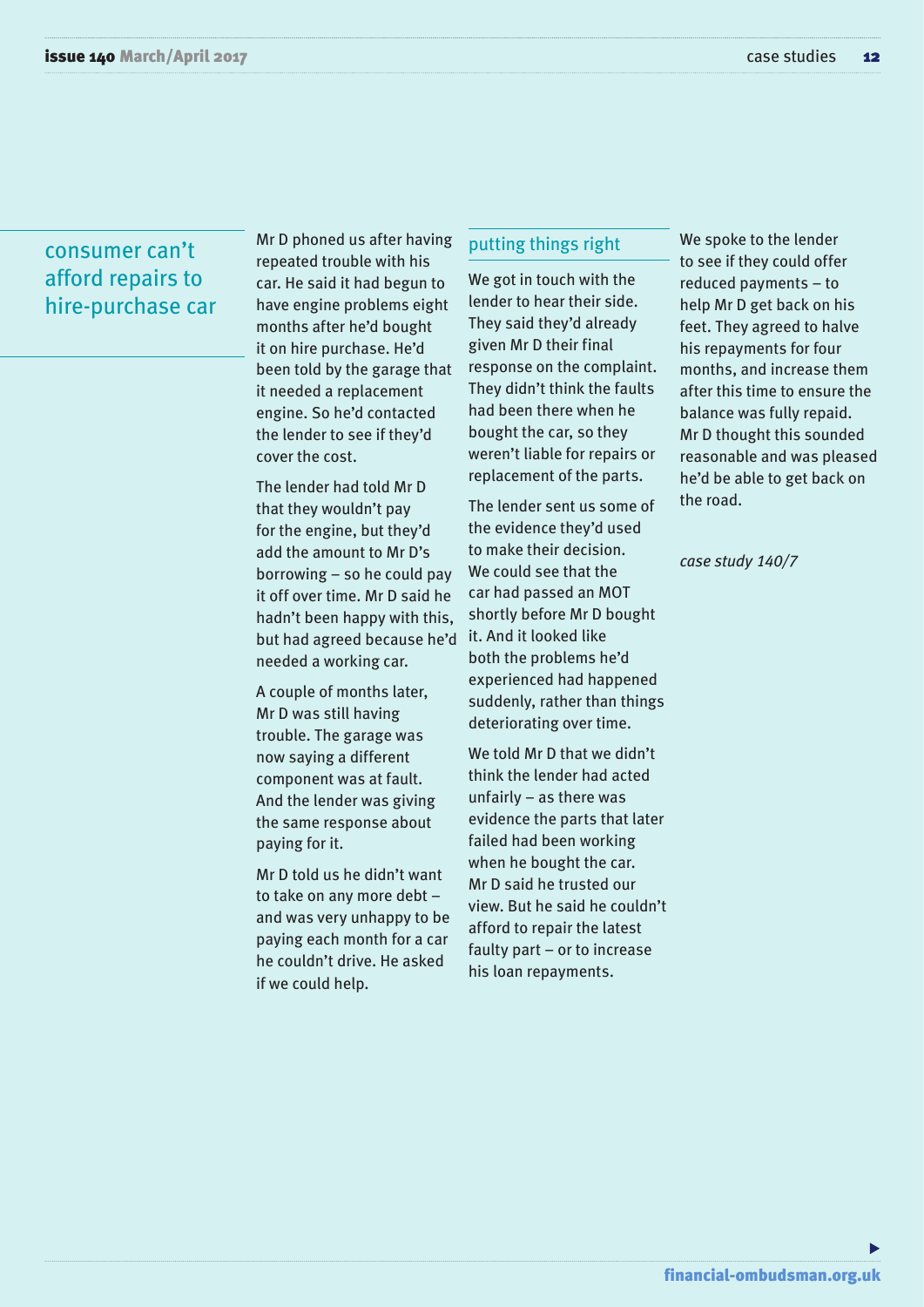## consumer is confused following current account switch

Mrs F wrote to us shortly after switching her bank account. She was worried the switch hadn't gone to plan and thought some of her pension payments had gone missing. She explained she was elderly, lived alone, and often had trouble with her memory. She said she didn't trust financial institutions – and asked us to help her find out what had happened to her money.

#### putting things right

We contacted Mrs F's new bank and asked for details about the switch. The bank showed us that all her regular payments had been successfully moved to them from her old provider.

Mrs F was reassured that her payments were all in place. And she said she'd now seen that her pension payments were being made. But she was still confused about what had happened to her savings accounts now she was with a different bank.

We explained to Mrs F that only her current account had switched over – so any other accounts she had, whoever they were with, would still be in the same place. With Mrs F's permission, we contacted her old current account provider, who she said she also saved with. They confirmed the status of a number of ISAs and savings accounts, including the dates some of them had been closed.

When we told Mrs F what we'd found, she asked us to put it in writing so she had everything in one place. Now clearer about how things stood, she was satisfied nothing had gone wrong and that she had a handle on all her accounts.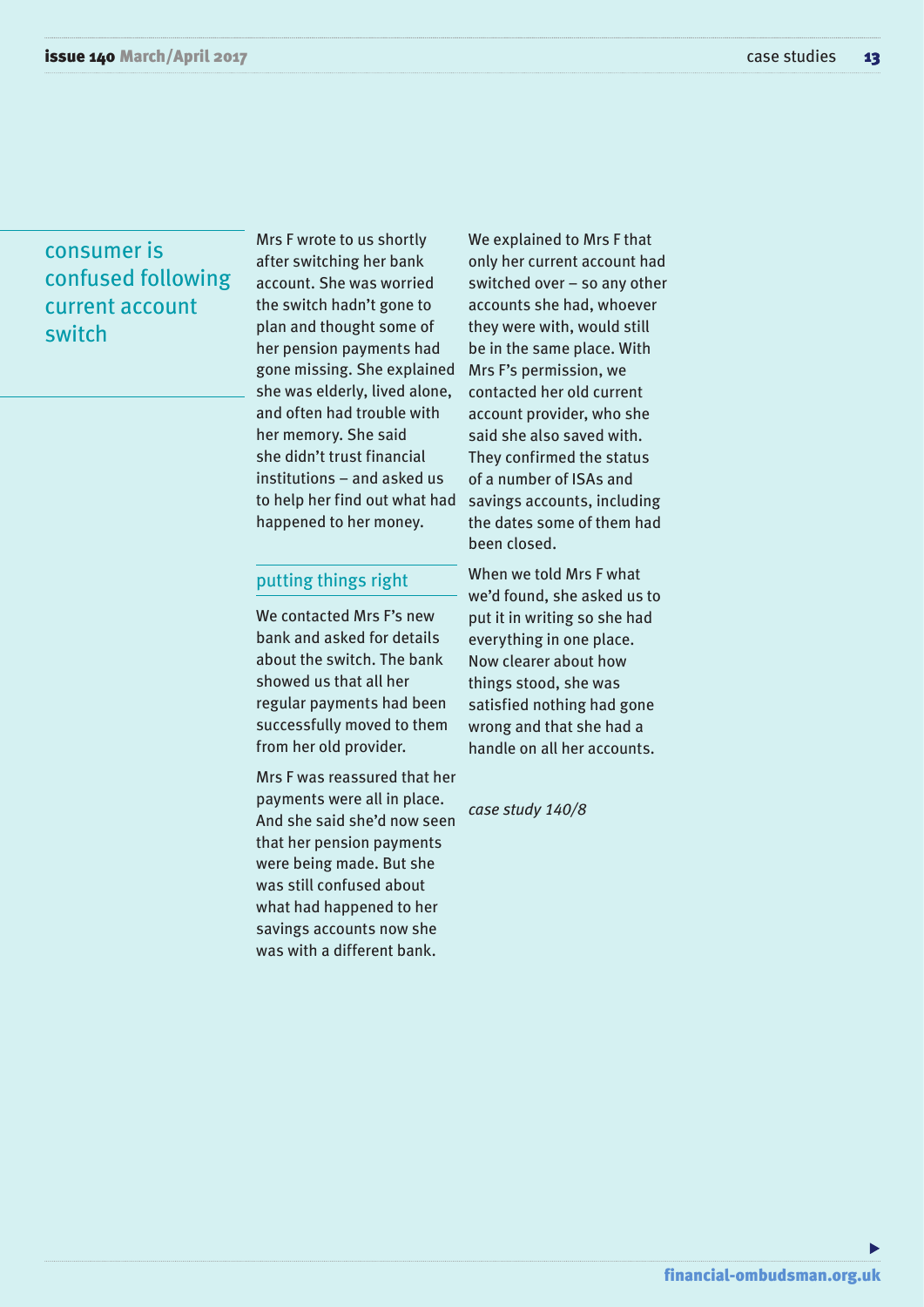consumer in mortgage debt following husband's illness is threatened with repossession

Mrs N phoned us after getting a "letter of action" from a mortgage administration company, saying they were taking steps to repossess her home. She explained that her husband was terminally ill, and that they'd been struggling financially since he'd given up work. She'd had an initial conversation with a debt advice charity. But – trying to care for her husband while faced with losing their home – Mrs N said things were just overwhelming and she wanted our help.

#### putting things right

We phoned the mortgage administration company to find out more details. They said Mrs N was already on a repayment plan, but had been overpaying in some months and underpaying in others. And they said they'd press ahead with legal action if things carried on as they were.

Mrs N hadn't yet complained to the mortgage administration company. But they agreed – in the circumstances – that we could get involved immediately, so we could work together to sort things out. Mrs N found it very difficult to talk about what was happening. But we explained that – to find a fair way forward – it was very important that she and the company talk openly about her situation and her options.

We arranged a three-way phone call – so Mrs N and the mortgage administration company could talk together, the free debt charity. and we could support and encourage the conversation. The company mentioned that *case study 140/9*Mrs N's repayments hadn't always been arriving on time, leading her to run up charges. They suggested she pay by direct debit, so she didn't have that worry any more. And they said they'd capitalise the arrears, clear the interest and charges, and extend the mortgage term by six months.

The company also accepted that, even though Mrs N's repayments had been irregular, it was clear she'd been doing her best to keep up. So they apologised for sending the letter of action and said they'd withdraw it.

We told Mrs N that we thought this was a fair solution in her individual circumstances. She said she was grateful for this support and certainty at a very difficult time. And she agreed to keep in touch with a named account manager at the mortgage administration company with the help of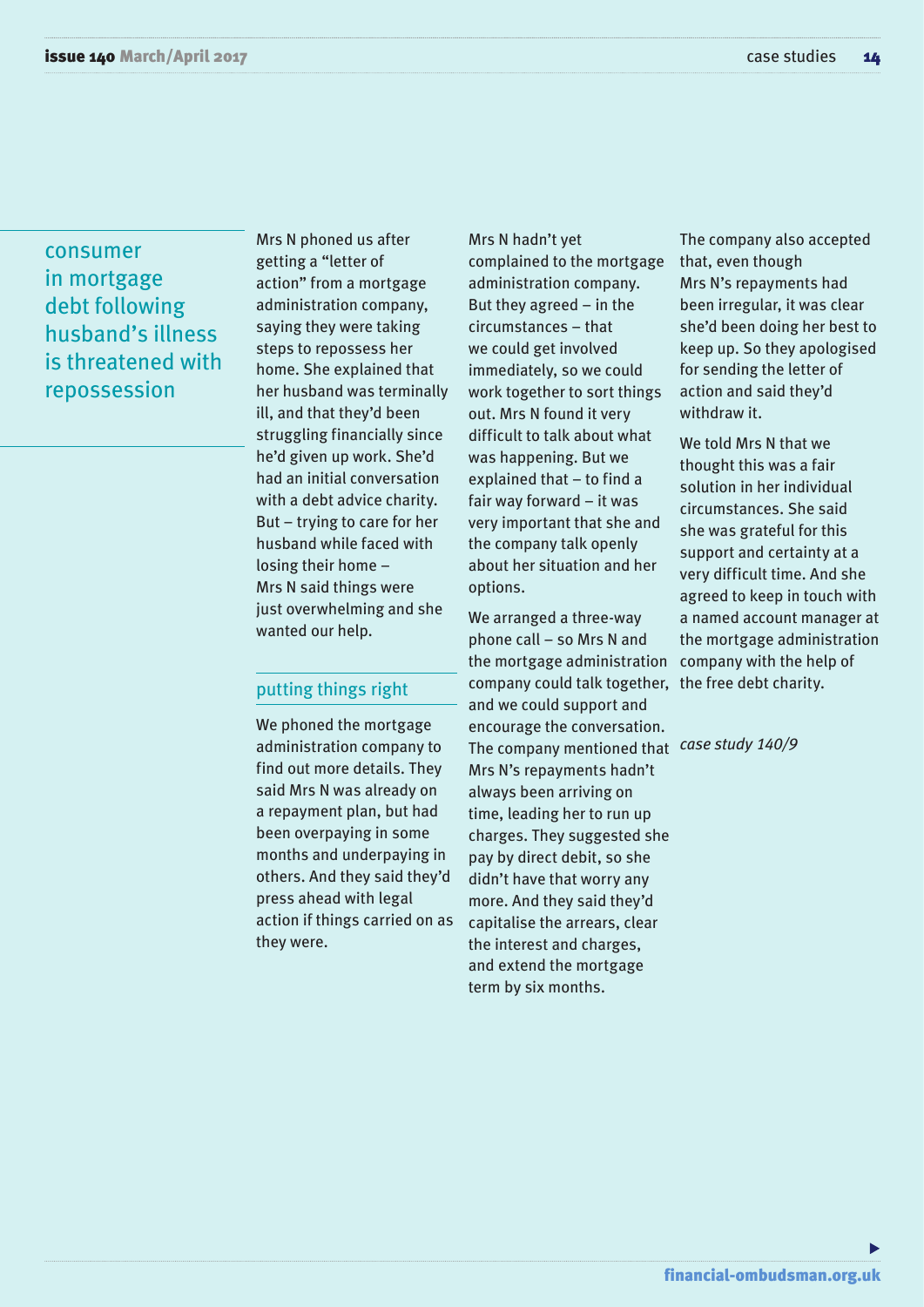## consumer says bank hasn't transferred his money, despite repeated requests

Mr W told us that his bank had closed his account, but he still had a large sum of money in there. He now lived abroad, so he'd asked his bank to transfer the money to his son's account. He said he'd been told this would happen within 28 days – but it was now months down the line and it still hadn't happened.

Mr W sent us emails to show that he'd repeatedly asked his local branch to complete the transfer. They'd either told him it would happen soon, or hadn't responded at all. Mr W felt he'd been patient. But he didn't feel he was getting anywhere with his bank and just wanted the situation sorted out.

#### putting things right

We asked Mr W's bank for more information about what had been happening. Checking their records, they found that there'd been a breakdown in communication between Mr W's branch and their department that handled transfers. The branch had sent over some illegible paperwork – and ever since, the transfer department had been waiting for legible copies so they could go ahead.

The bank told us this was the only issue that had delayed things – and they accepted they'd made promises to Mr W that they hadn't kept. They said that, since we'd been in touch, they'd completed the transfer – and wanted to offer Mr W £250 for the trouble they'd caused him.

We told Mr W that his bank had now sorted things out for him, and that we felt that their offer was fair. Mr W thanked us for our help – and said, now his bank had put things right so quickly, he'd regained some of the confidence he'd lost.